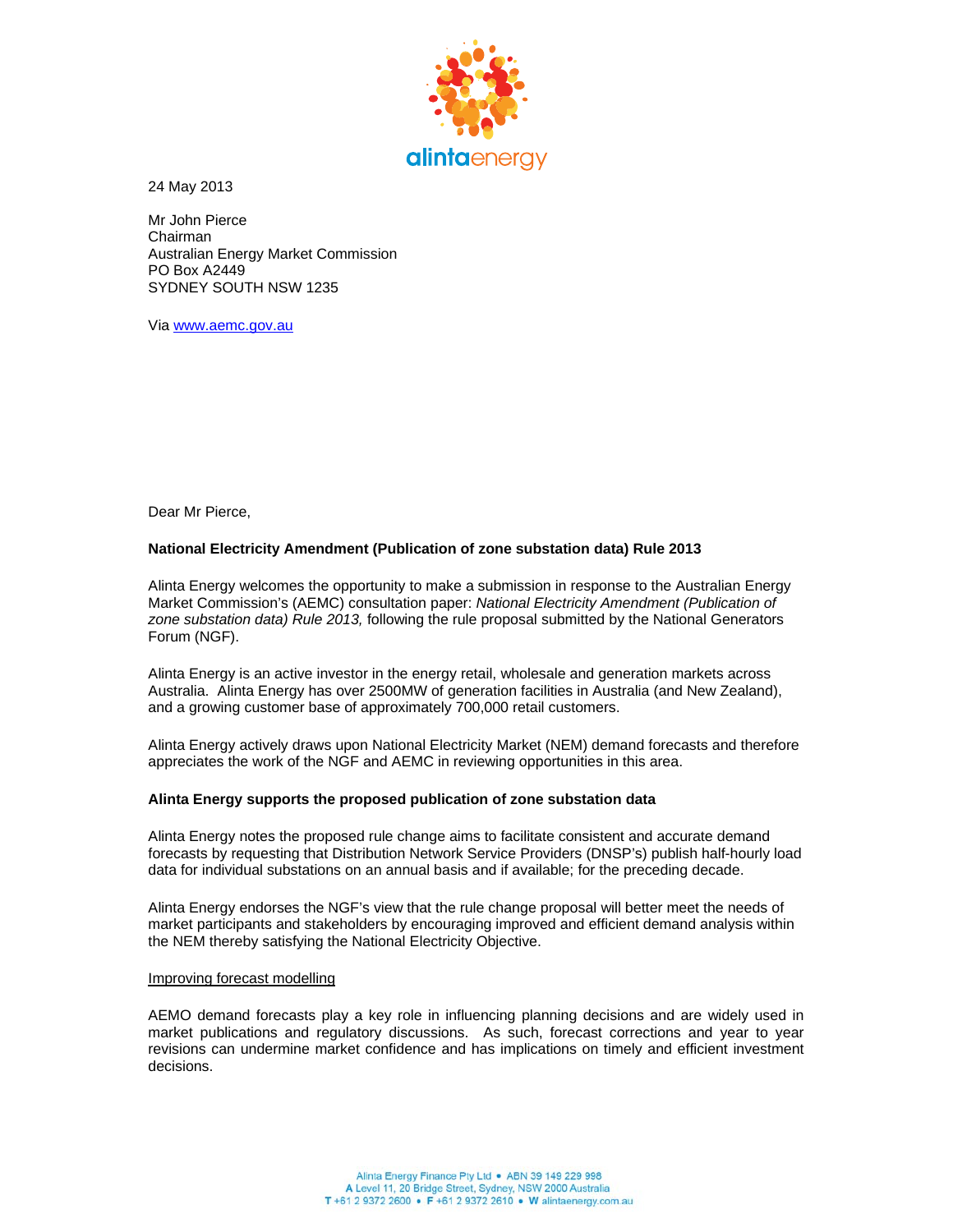

Over the previous five annual demand forecasts, AEMO forecasts have predicated NEM wide demand which has not eventuated. This is not reflective of any failing on the part of AEMO but the inherent complexity in forecasting demand in the NEM in the current environment.

On the basis of both recent inaccuracy and the inherent complexity of forecasting in the NEM, Alinta Energy supports facilitating competing forecasts by permitting interested third parties to develop their own forecasts based on the best available data.

Further analysis will undoubtedly contribute to a more informed market place. This will occur as third party scrutiny of AEMO forecasts increases, alternative forecasts are revealed, more detailed studies are undertaken on matters of interest, and investment decisions such as network upgrades or additional generation capacity are assessed against a wider range of analytical outputs.

## Data availability and accessibility

Assuming it is not overly burdensome, Alinta Energy sees that there are several operational benefits in publishing data in a consistent and standardised excel publication format where a common set of criteria are reported.

Which relevant criteria are to be included in reporting obligations is a measure best explored in further consultation with relevant DNSP's and potential data users as it is possible reporting structures and historical data may vary by region.

## Costs of collecting and publishing data

Alinta Energy understands that applicable DNSP's are already required to collect relevant data in order to undertake annual distribution planning reports which include capacity demand and load forecasts for zone substations.

Given this, on balance the proposed rule change does not appear an overly burdensome extension of current practise and Alinta Energy does not anticipate any excessive implementation costs arising.

Similarly, whilst there will be some ongoing expenses associated through complying with reporting obligations, Alinta Energy believes the benefits accrued to the market place through access to relevant market information outweighs these costs and will decrease over time.

#### Confidentiality issues

Alinta Energy recognises that the publication of zone substation data raises the potential for information about individual customer energy load profiles being revealed to the market.

The AEMC's suggested approach of aggregating data with neighbouring zone substations, and creating possible threshold levels for number of customers, appears an appropriate solution to any customer privacy concerns. Customer privacy is an important principle and Alinta Energy supports further solutions being explored in this regard.

As an aside, Alinta Energy understands that large scale energy users generally have well researched load profiles which are commonly known to the marketplace. Given this, Alinta Energy does not consider any potential issues of liability concerns will arise for DNSP's.

# **Conclusion**

Alinta Energy supports the rule change proposal and endorses the view that enhanced empirical analysis and greater access to regional specific data sources will encourage improved modelling and forecasts used within the NEM.